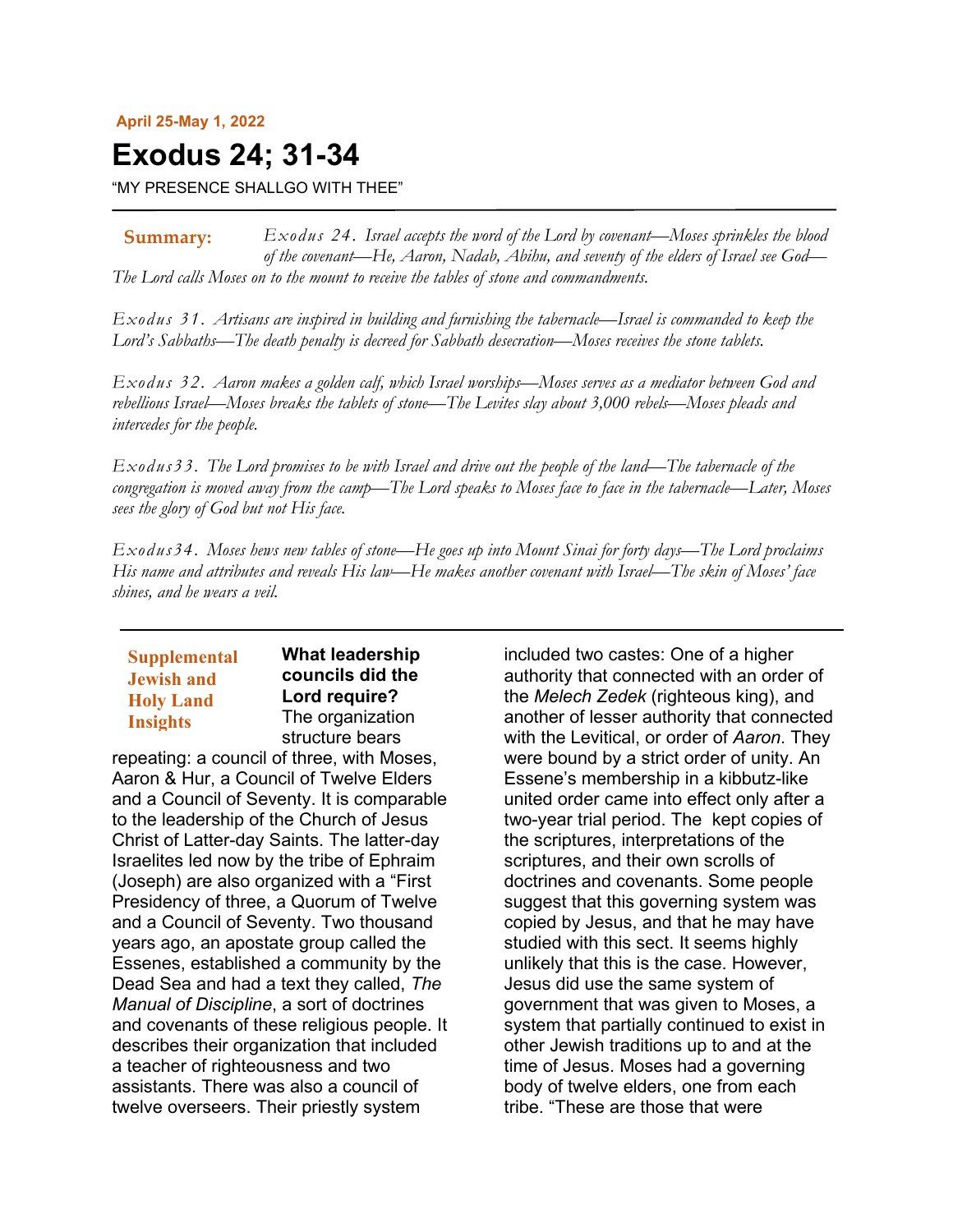numbered . . . and the princes of Israel, being twelve men: each one was for the house of his fathers." **(Numbers 1:44)** This order was continued after Moses as well." Now therefore take you twelve men out of the tribes of Israel, out of every tribe a man. **(Joshua 3:12)** Moses had a council of seventy; "And he said unto Moses, Come up unto the LORD, thou, and Aaron, Nadab, and Abihu, and seventy of the elders of Israel; and worship ye afar off." **(Exodus 24:1)**

## **What is the importance of the Sabbath?**

The prime factor of religious observance for the Jews is keeping the Sabbath day holy. They feel that Sabbath observance identifies them over all other peoples. "The Hebrew name for the Sabbath is *Shabbat*, which derives from a root meaning to cease or desist. It gets this name because the Bible tells us that on the seventh day of Creation, God "*shavat mi-kol melakhto*" *---* He "ceased" or "desisted" from all His work (i.e., of Creation). It is from this that the supreme importance of the Sabbath derives; observance of the Sabbath is an act of testimony to the fact that God created the world." "In the course of time observance of the Sabbath became the identifying mark of the Jew. It set him apart from all other religions. According to the **First Book of Maccabees 2:31--41**, at the beginning of the Hasmonean revolt against Syria, the Jews would not fight on the Sabbath but let themselves be killed. Later they realized that was a mistake and that if danger to life is involved, the Sabbath is suspended." "The rabbis of the *Talmud* thought that the Sabbath is the most important of all the laws of the Torah and that by itself it is equal to all the rest. One statement is that "if Israel keeps one Sabbath as it should be kept, the Messiah will come." They saw *Shabbat* as a special privilege; a gift that God gave His people Israel and as a foretaste of the world-to-

come." "Other biblical laws repeatedly show concern for the well-being of animals. Man must rest on the Sabbath and may not work his animals either. "Thou shalt not do any manner of work, neither thy son . . . nor thy servant . . . nor thy cattle, **(Exodus 20:10)**." **(Encyclopedia Judaica Jr.)**

## **What demeanor is appropriate for Sabbath and how did its meaning evolve?**

"The Sabbath and the festivals are particularly times of joy, and indeed it is a positive commandment, often difficult to observe, to be happy on them. The joy required is not frivolity but, contradictory though it may sound, a serious happiness. The highest level of joy according to the rabbis is the *simhah shel mitzvah,* the joy felt at performing a commandment or doing a good deed." "For the Sabbath, there are special candlesticks and oil lamps, *Kiddush*  cups, *hallah* covers and tablecloths; and for *Havdalah,* special candleholders and spice containers in many shapes and sizes, some of them masterpieces of artistic workmanship." "Women usher in the Sabbath each week by lighting candles and blessing God "who sanctified us by His commandments and commanded us to kindle the Sabbath light." On Saturday night, traditional Jewish families light a *havdalah* candle made of several wicks braided together, raise a cup of wine and sniff fragrant spices, thus bidding farewell to the Sabbath peace and beginning a new week." "From Talmudic times, it was the special duty of the housewife to bake the bread for the Sabbath. This bread, usually prepared from white flour, is also called "*hallah.*" Two such loaves are placed on the festive Sabbath table as a symbol for the double portion of manna which the Israelites in the wilderness received every Friday, and because of the Showbread in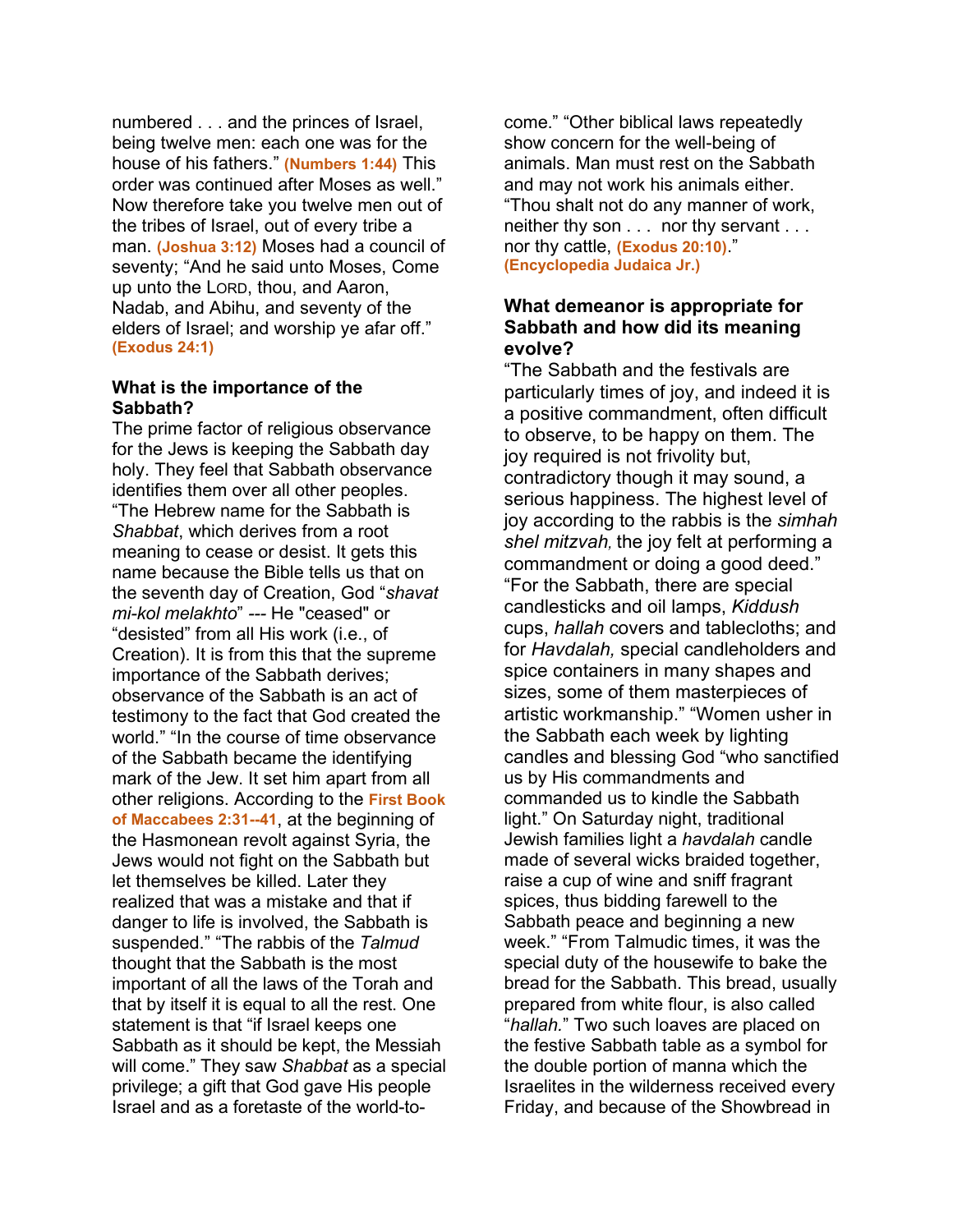the Temple, which was displayed each Sabbath." **(Encyclopedia Judaica Jr.)** On the Sabbath, a special bread called hallah is used. The Hallah is baked sweeter than regular bread because the Sabbath is a "sweeter" day. "In some communities it is customary for the father to bless his children on the Sabbath eve when he returns from the synagogue." "Funerals may not take place on the Sabbath or on the Day of Atonement . . ." **(Encyclopedia Judaica Jr.)** Concisely stated, Sabbath, the seventh day of the week, at first was a memory of the creation and its rest-day, then Sabbath included a memory of being delivered from Egypt plus an expectation of a greater deliverance in the future. Since the Savior's atonement and resurrection in the meridian of times it became a memory of that greater deliverance, completed on the "first day of the week, hence "Sunday."

## **How can I relate to the symbolic meaning of the Altar?**

The altar had to be of uncut stone, natural and not shaped by mankind. "According to the Bible the altar was made of stones joined together with earth, the wider stones being placed below and the narrower above. The stones of the altar of the Temple were smooth and were plastered over twice a year, and according to Judah ha-Nasi were smoothed down with a cloth every Sabbath eve. Four stones were placed at the four corners of the altar; these were known as the "horns" of the altar." **(Encyclopedia Judaica Jr.)** Because of the covenants we make at the altar, it is a symbol of the Lord. The Lord has many names such as "Rock of Salvation." Another name is the "Bread of Life." There is a distinct connection of rock and bread considering the ancient methods of preparing flour to make bread. "When threshing, in order to separate the kernels from the husks, a

large wooden board whose underside was set with basalt stones was dragged over the grain by a pair of oxen. The grains could then be shaken horizontally in a round sieve with a fiber net attached. This winnowing caused the lighter elements to be carried away by the wind while the heavier kernels fell down in a heap. The kernels were then milled or crushed (by stone)." (**Encyclopedia Judaica Jr.)** The Law that Moses conveyed to the Children of Israel was written on stone. Stones have always been symbolic for them. "On the breastplate were embedded 12 precious stones, one for each of the tribes of Israel, and the Talmud speculates that the oracular message was miraculously spelled out by the protruding of letters out of the tribal names inscribed on the stones." **(Encyclopedia Judaica Jr.)**

## **What prompted Michelangelo to create Moses with horns?**

The Moses sculpture and painting done by Michelangelo (1475-1564) shows horns on his head. The Hebrew word for "Horn" is pronounced *KAREN*, the same pronunciation, *KAREN* also means "Rays of Light," Moses "beamed" because he was in the presence of the Lord. This is typical of being in the companionship of God. Similar repetition is in the New Testament. "And after six days Jesus taketh Peter, James, and John his brother, and bringeth them up into an high mountain apart, And was transfigured before them: and his face did shine as the sun, and his raiment was white as the light." **(Matthew 17:1-2)** Light is the form of endorsement, in this case a reflection – not originating in the mortal person – however, reflecting God's words and power rather than man's own thoughts and feelings. "Two hundred years ago, a pillar of light rested on a young man in a grove of trees. In that light, Joseph Smith saw God the Father and His Son, Jesus